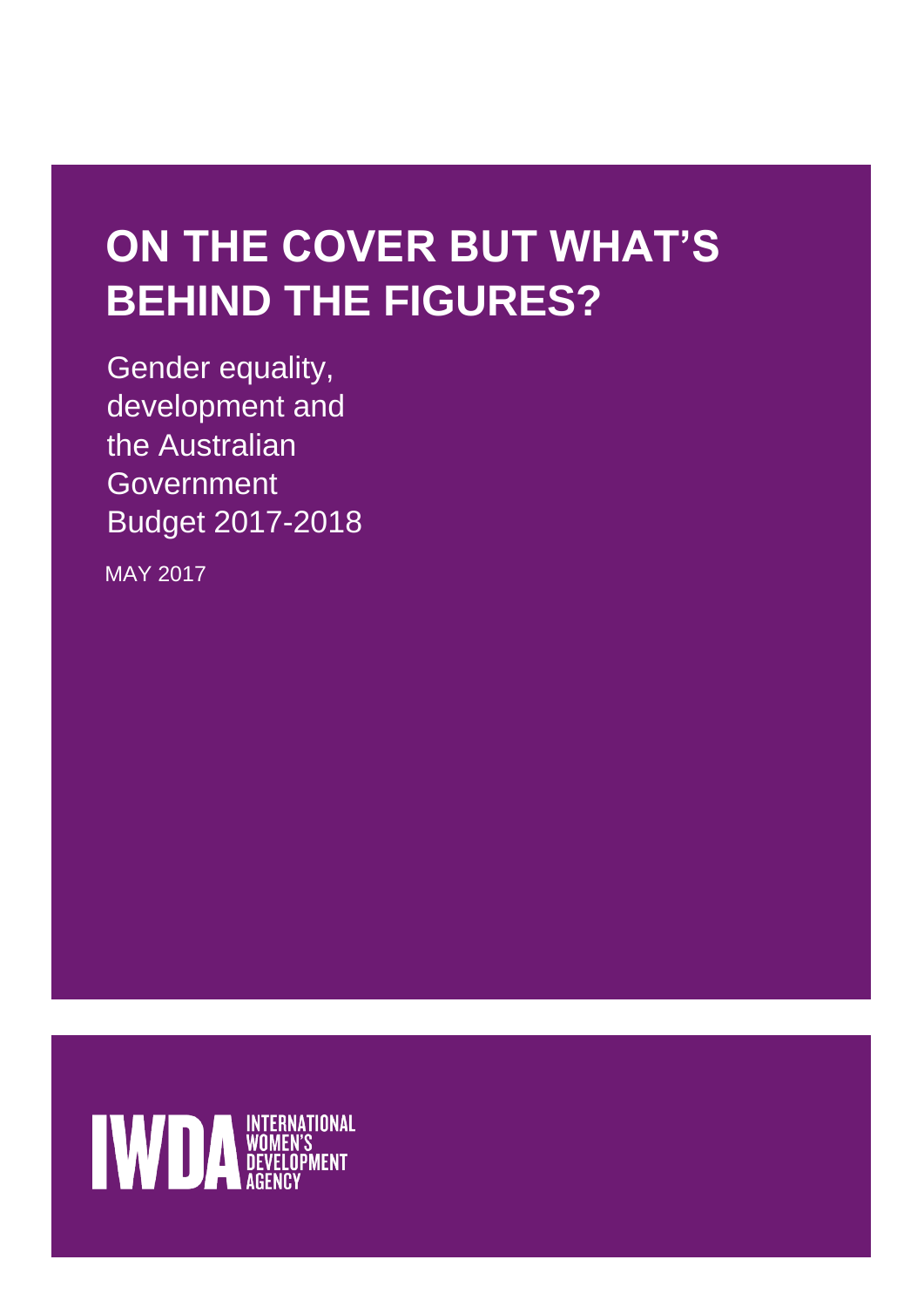

The 2017-2018 Federal Budget has landed. For those of us interested in gender and development the Government's focus on gender in the aid program is front cover news – with the *Australian Aid Budget Summary 2017-2018* featuring Umiyatun breastfeeding her child in East Java.

But what does the budget really mean for women IWDA works with?<sup>1</sup>

# **1. It's not good news for Australian aid as we hit an historic low…**

The Budget Papers for 2017-2018 list the expenditure measures for aid as "Maintaining the Level of Official Development Assistance". However, the reality is that Australian development assistance is at an historic low as a ratio of Gross National Income (GNI).<sup>2</sup> This will disproportionately affect diverse women and girls in our region and the world, as globally, women and girls are more affected by poverty.<sup>3</sup>



While the international development assistance budget for 2017-18 has been maintained in real terms (expenditure has increased in line with inflation), the Government has flagged its intention to "achieve savings of \$303.3 million over two years from 2019-2020"<sup>5</sup> by ceasing indexing from 2019-2020 for two years. This breaks the Liberal Party's 2013 election campaign commitment to sustain aid in line with inflation, $6$  and is within the context of

<sup>-</sup><sup>1</sup> This analysis is significantly informed by collaboration between Sharon Smee and Caroline Lambert (IWDA), Alice Ridge (ACFID), Anu Mundkur (Flinders University) with support from Joanna Pradela (ACFID) and Sarah Boyd which produced the aid chapter of the *National Foundation for Australian Women Gender Lens on the Budget 2017-2018.* Retrieved from:<http://www.nfaw.org/gender-lens-on-the-budget/> [Last accessed: 25 May 2017]. We have also benefitted from comments received from Jo Crawford, IWDA.

<sup>2</sup> Australian Council for International Development (ACFID). ACFID Analysis of the 2017-2018 Federal Budget, p10.

 $3$  Department of Foreign Affairs and Trade. (2016). Gender Equality and Women's Empowerment Strategy. Retrieved from:

<http://dfat.gov.au/about-us/publications/Pages/gender-equality-and-womens-empowerment-strategy.aspx> [last accessed 17/05/2017].

<sup>4</sup> ACFID, above n 2, p10.

<sup>5</sup> Commonwealth of Australia. *2017-2018 Budget Measures: Budget Paper No. 2*, p102.

<sup>6</sup> Liberal Party of Australia. Media Release: Final update on Federal Coalition Election Policy Commitments 2013, p5. The Liberal Party announced two new initiatives in the 2016 campaign, but also did not appear to move away from its previous commitment. Bruere,W. & Hill, C. (2016). *Changes to Australia's overseas aid program under the Abbott and Turnbull governments 2013–2016: key policies and responses*. Retrieved from:

[http://parlinfo.aph.gov.au/parlInfo/download/library/prspub/4832715/upload\\_binary/4832715.pdf;fileType=applicati](http://parlinfo.aph.gov.au/parlInfo/download/library/prspub/4832715/upload_binary/4832715.pdf;fileType=application/pdf) [on/pdf](http://parlinfo.aph.gov.au/parlInfo/download/library/prspub/4832715/upload_binary/4832715.pdf;fileType=application/pdf) [last accessed 25/5/17]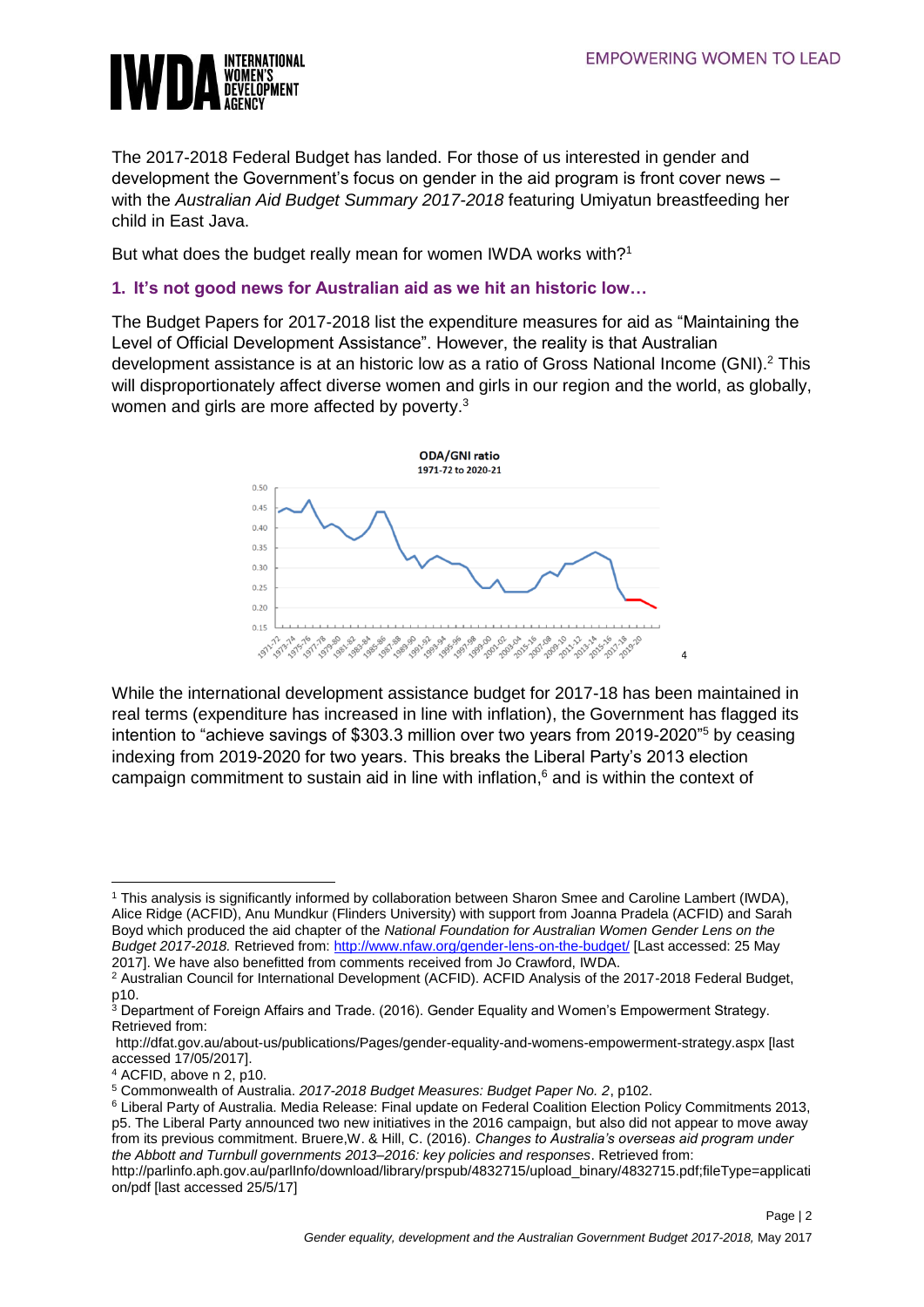analysis by the Australian National University's Development Policy Centre which has calculated a 30% real terms decline in the aid budget since the Coalition took government.<sup>7</sup>

The measures outlined in the Budget Papers for 2017-2018 mean that the \$3.9 billion investment in the lives, economies and societies of our neighbours represents just 0.22% of our Gross National Income (GNI), with a predicted drop to 0.20% by FY2020-2021. As we argued, along with our colleagues in the National Foundation for Australian Women *Gender Lens on the Federal Budget,* this CPI "pause" is politically expedient. It takes place in 2019 which is a federal election year. It also takes place after votes are cast for an Australian seat on the UN Human Rights Council (September 2017) and the UN Commission on the Status of Women (April 2018).

Most disappointing of all is the hit on Australia's generosity. Despite the Treasurer's projections of a return to budget surplus in 2021, Stephen Howes points out that "aid is not being cut as a result of fiscal austerity - from 2012-13 to 2020-21 aid falls by 33%; everything else increases by 16%".<sup>8</sup>

#### **…and the distance between bipartisan support and global consensus is growing…**

Aid expenditure of 0.2% means we are nowhere near the former bipartisan commitment to growing our aid to 0.5% of GNI, $9$  and even further from the global consensus first reached in 1970<sup>10</sup> and more recently, by Australia and 192 other nations, in the Sustainable Development Goals, where the governments flagged the commitment of many developed countries to reach a target of  $0.7\%$  of their GNI to international development assistance<sup>11</sup> (reaffirmed again this year at the Commission on the Status of Women<sup>12</sup>).

## **…with misguided budget priorities spending big on military security over human security…**

It is unclear exactly how the \$303 million savings made from the Australian aid program will be reallocated. Budgets are the dollars and cents expression of our values, and the bottom line is, under this Government, aid funding is being "redirected by the Government to fund policy priorities."<sup>13</sup> While the Budget Papers do not make a correlation between the savings measures and these policy priorities, the Budget does set forward increased funding to security mechanisms domestically and internationally.<sup>14</sup> Minister Bishop suggested that the

-

Page | 3

<sup>7</sup> DornanM. (2017, May 10). Why has the Coalition cut foreign aid (again)? DevPolicy Blog. Retrieved from: <http://devpolicy.org/why-has-coalition-cut-foreign-aid-again-20170510/> [last accessed 18/05/2017]

<sup>8</sup> Howes, S. (2017). *The 2017-18 aid budget (and more)* [Presentation Slides]. Australian National University, Development Policy Centre. Retrieved from:

[https://devpolicy.crawford.anu.edu.au/sites/default/files/events/attachments/2017-05/2017-18\\_aid\\_budget\\_-](https://devpolicy.crawford.anu.edu.au/sites/default/files/events/attachments/2017-05/2017-18_aid_budget_-_stephen_howes.pdf) [\\_stephen\\_howes.pdf](https://devpolicy.crawford.anu.edu.au/sites/default/files/events/attachments/2017-05/2017-18_aid_budget_-_stephen_howes.pdf) [last accessed 16/05/2017].

<sup>9</sup> Bruere,W. & Hill, C. (2016). *Changes to Australia's overseas aid program under the Abbott and Turnbull governments 2013–2016: key policies and responses*. Retrieved from:

[http://parlinfo.aph.gov.au/parlInfo/download/library/prspub/4832715/upload\\_binary/4832715.pdf;fileType=applicati](http://parlinfo.aph.gov.au/parlInfo/download/library/prspub/4832715/upload_binary/4832715.pdf;fileType=application/pdf) [on/pdf](http://parlinfo.aph.gov.au/parlInfo/download/library/prspub/4832715/upload_binary/4832715.pdf;fileType=application/pdf) [last accessed 18/5/17]

<sup>&</sup>lt;sup>10</sup> The World Council of Churches first proposed a target of 1% in the 1960s; work based on the Nobel Prize winning economist Jan Tinbergen led to a target of 0.75% which was the estimated inflows required for developing economies to achieve desirable growth rates; on UN Day 1970 the General Assembly adopted a resolution calling for a 0.7% target to be set. Retrieved from: [http://www.oecd.org/dac/stats/the07odagnitarget](http://www.oecd.org/dac/stats/the07odagnitarget-ahistory.htm)[ahistory.htm](http://www.oecd.org/dac/stats/the07odagnitarget-ahistory.htm) [last accessed 15/5/2017]

 $11$  Target 17.2 of the Sustainable Development Goals sets out this commitment.

<sup>&</sup>lt;sup>12</sup> Commission on the Status of Women 2017 Agreed Conclusions, paragraph 40II. Retrieved from:

<http://undocs.org/en/E/CN.6/2017/L.5> [last accessed 15/5/2017]

<sup>&</sup>lt;sup>13</sup> Budget Paper No. 2, above n2, p102.

<sup>14</sup> Howes, S. (2017, May 9). *A small target budget with a sting in the tail*. Devpolicy Blog, The Australian National University. Retrieved from:

<http://devpolicy.org/small-target-budget-sting-tail-20170509/> [last accessed 16/05/2017].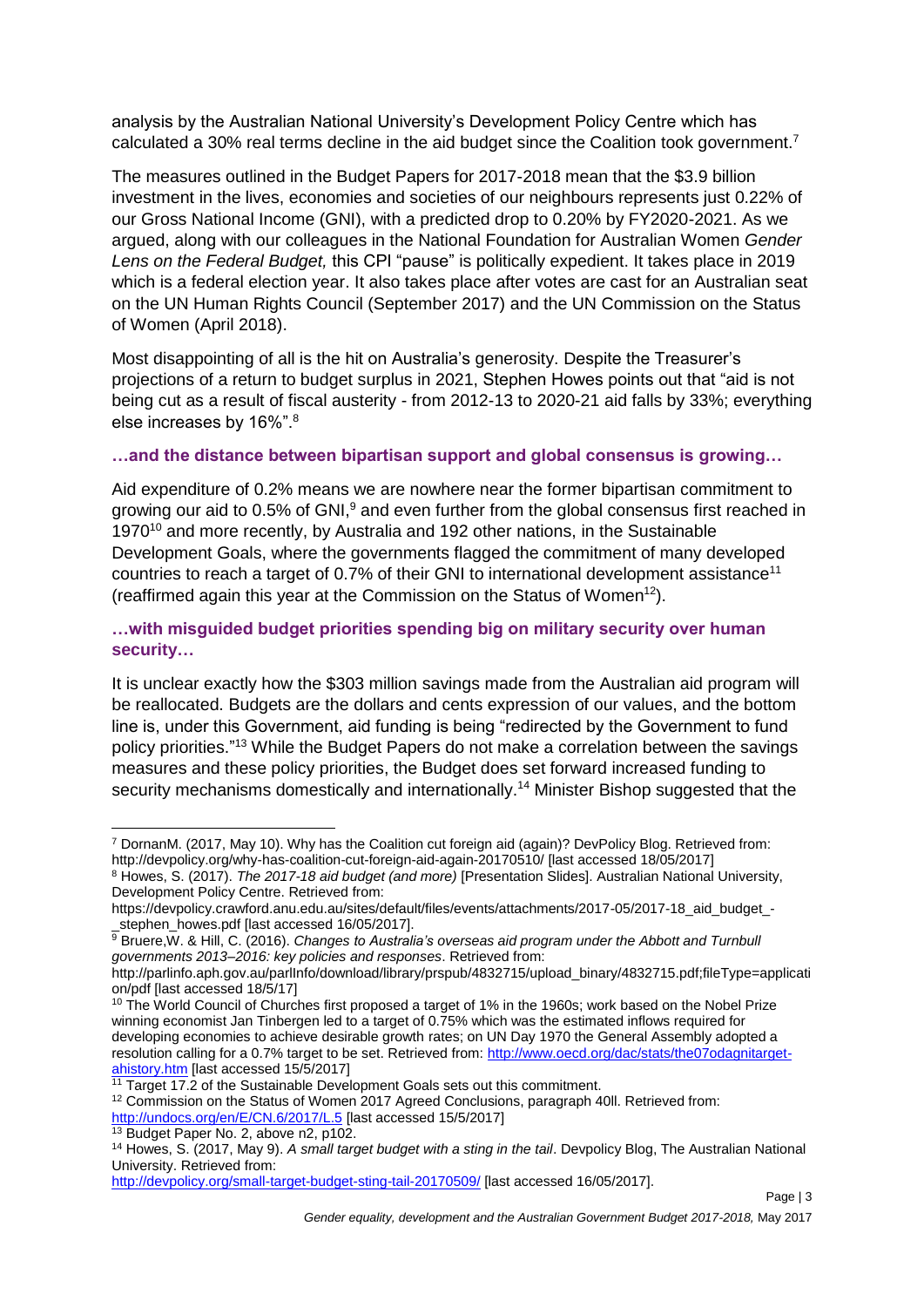money will be diverted to fund other priorities in the Foreign Policy portfolio, particularly national security and countering violent extremism. 15

So while the Australian Aid program is projected to fall behind CPI, defence funding is to "grow to two per cent of GDP by 2020–21, three years earlier than the Coalition's 2013 election commitment. The Government will provide Defence with \$34.6 billion in 2017–18 and \$150.6 billion over the Forward Estimates". <sup>16</sup> The *Defence Budget Papers* make no reference to gender equality, even though the *Defence Corporate Plan 2015-2016* flags the "Women, Peace and Security agenda is central to Defence's operational effectiveness and is an essential component of future planning and conduct of operations" (pg. 5). One of the 16 recommendations in the Independent Interim Review of the Australian National Action Plan on Women, Peace and Security 2012-2018 (NAP), calls for a dedicated budget linked to specific activities to support implementation of the NAP.<sup>17</sup>

The most recent UN Security Council Resolution 2242 (2015), requires that policies and programs for stabilisation, countering terrorism and countering violent extremism do not impinge on women's human rights; and urges that the participation and leadership of women's rights organisations is crucial in devising strategies to counter terrorism and violent extremism. In our *Submission on the Australian Government Foreign Policy White Paper*, we argue that "strategically engaging local, national and international women's organisations who are working to counter violent extremism, radicalisation, recruitment and violent destructive masculinity, would see Australia's influence in international counter-terrorism forums increase." <sup>18</sup> In a similar vein, the *Fourth Annual Civil Society Report Card on Australia's National Plan on Women Peace and Security* calls for approach to countering violent extremism and terrorism that is "gender-aware, evidenced-based, preventative in design, and that includes women as decision-makers in all policy responses." <sup>19</sup> Women's rights organisations should form a central part of a principles-based approach to the Government's work on countering violent extremism.

#### **…and a lack of predictability decreasing effectiveness overall.**

-

The OECD's 2012 *Report on Aid Predictability* makes a strong case for the need to curb aid volatility, highlighting that "aid is more effective when regular, detailed and timely information on aid volumes and allocations is available. This allows developing countries to make their own strategic plans, to link development strategies with budgetary frameworks; and to ensure effective use of resources."<sup>20</sup> The effectiveness of aid falls by 15% to 20% when it is

<https://www.dpmc.gov.au/sites/default/files/publications/nap-interim-review-report.pdf> [last accessed 18/05/2017]. <sup>18</sup>International Women's Development Agency (IWDA). (2017). *Australian Foreign Policy White Paper Submission, February 2017*, p 18. Retrieved from:

[http://dfat.gov.au/whitepaper/submissions/documents/170228-613-International-Womens-Development-](http://dfat.gov.au/whitepaper/submissions/documents/170228-613-International-Womens-Development-Agency.PDF%20Last%20accessed%2017/5/17)[Agency.PDF \[last accessed 16/05/2017\].](http://dfat.gov.au/whitepaper/submissions/documents/170228-613-International-Womens-Development-Agency.PDF%20Last%20accessed%2017/5/17)

<sup>15</sup> Hunter, F. (2017, May 12). *Julie Bishop says foreign aid will stay in freezer until budget reaches surplus*. The Sydney Morning Herald. Retrieved from: [http://www.smh.com.au/business/federal-budget/julie-bishop-says](http://www.smh.com.au/business/federal-budget/julie-bishop-says-foreign-aid-will-stay-in-freezer-until-budget-reaches-surplus-20170510-gw1e1l.html)[foreign-aid-will-stay-in-freezer-until-budget-reaches-surplus-20170510-gw1e1l.html](http://www.smh.com.au/business/federal-budget/julie-bishop-says-foreign-aid-will-stay-in-freezer-until-budget-reaches-surplus-20170510-gw1e1l.html) [last accessed 16/05/2017]. <sup>16</sup> Pyne, C. (2018). *Budget 2017-2018: Defence Budget Overview*. Retrieved from:

[https://www.minister.defence.gov.au/minister/christopher-pyne/media-releases/budget-2017-18-defence-budget](https://www.minister.defence.gov.au/minister/christopher-pyne/media-releases/budget-2017-18-defence-budget-overview)[overview](https://www.minister.defence.gov.au/minister/christopher-pyne/media-releases/budget-2017-18-defence-budget-overview) [last accessed 18/05/2017].

<sup>17</sup> Humanitarian Advisory Group(2015). *Independent Interim Review of the Australian National Action Plan on Women, Peace and Security 2012-2018*. Retrieved from:

<sup>19</sup> Monash GPS and the Australian Civil Society Coalition on Women Peace and Security. (2017), *Fourth Annual Civil Society Report Card on Australia's National Plan on Women Peace and Security*, p20. Retrieved from: [https://wpscoalition.files.wordpress.com/2017/05/fourth-annual-civil-society-report-card-on-the-national-action](https://wpscoalition.files.wordpress.com/2017/05/fourth-annual-civil-society-report-card-on-the-national-action-plan-for-women-peace-and-security.pdf)[plan-for-women-peace-and-security.pdf](https://wpscoalition.files.wordpress.com/2017/05/fourth-annual-civil-society-report-card-on-the-national-action-plan-for-women-peace-and-security.pdf) [last accessed 17/5/2017].

<sup>20</sup> The Organisation for Economic Co-operation and Development (OECD). (2012). *2012 DAC Report on Aid Predictability: Survey on Donors' Forward Spending Plans 2012-2015 and efforts since HLF-4*, p2. Retrieved from: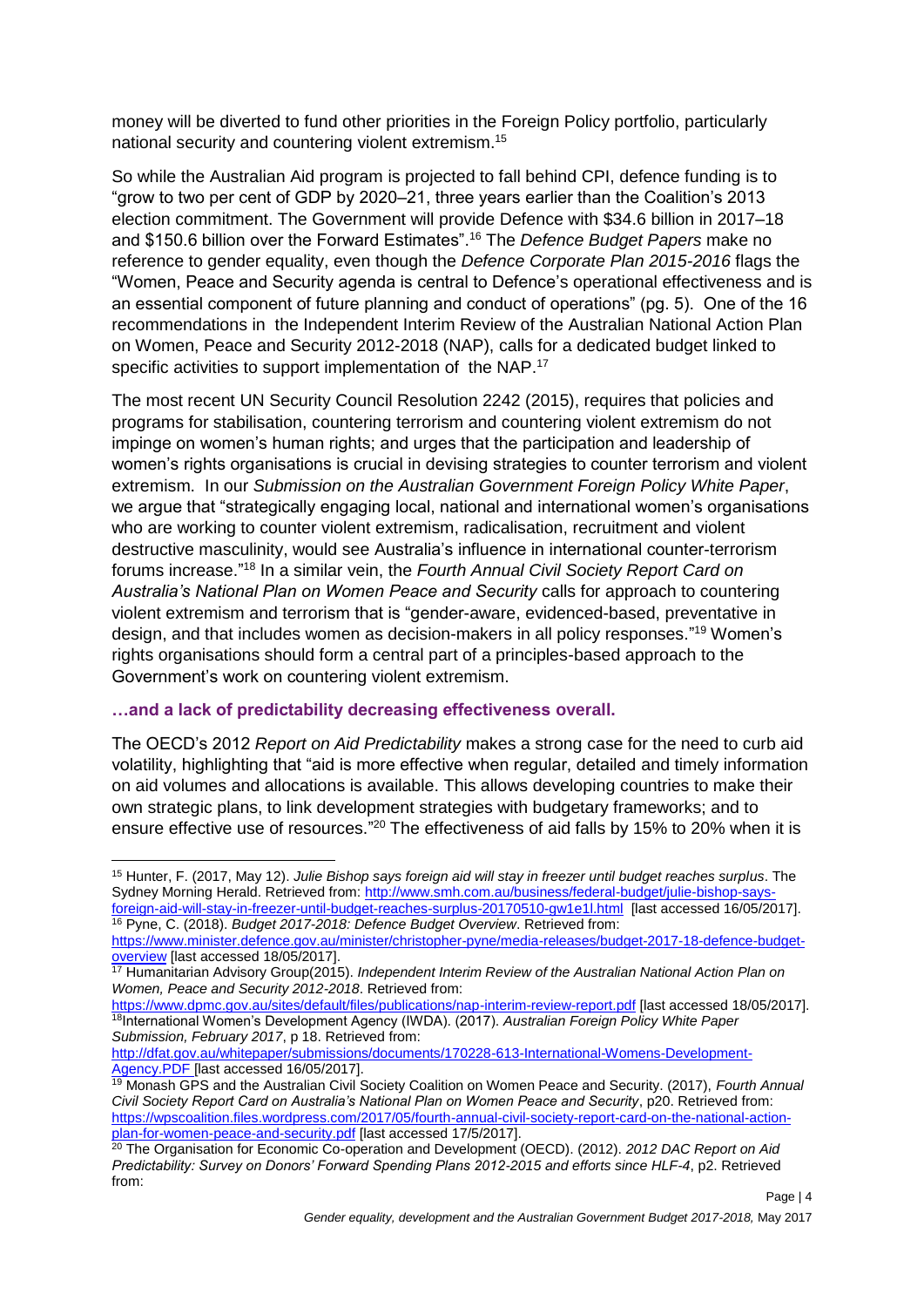delivered in an unpredictable manner.<sup>21</sup> Less effective aid will impact on the Government's ability to deliver on its commitment that 80% of Australian aid will effectively address gender inequality and women's empowerment.

# **2. What's in the development budget for women? We're not quite sure!**

The Australian Government is committed to ensuring that 80% of Australia's development program will effectively address gender issues.<sup>22</sup> While the Government's commitment to gender equality in the development program is not in question, the quantum of funding to women's rights organisations and programs to promote and protect women's human rights, more broadly, is detrimentally impacted by the reductions in funding.

The *Australian Aid Budget Summary 2017-2018* (the "*Orange Book*"), released on Budget night, makes it difficult to track gender equality expenditure. Despite being identified as one of six investment priorities,<sup>23</sup> gender equality is not systematically reported. Indeed, the expenditure tracking mechanism for "investment priority" percentages throughout the report does not include gender equality spending. The investment priorities tracked throughout the report are: effective governance; agriculture, fisheries and water; infrastructure and trade; education; health; building resilience; and general development support. <sup>24</sup>

As a result, it is very difficult to track gender equality expenditure across the development program. For example, it is difficult to understand gender allocations in the context of crosscutting issues such as climate change. This is compounded by the fact that "it remains difficult to get a full picture of overall allocations to support action on climate change in the Orange Book."<sup>25</sup> Australian Government funding for climate change mitigation remained static at \$1 billion over five years. Of this, \$0.6 million over three years has been allocated to support the increased participation of Pacific women in climate-related decision-making processes.<sup>26</sup> But there is no further information in the budget papers on gender focused investments that could, for example, support women in fisheries in the Pacific to be recognised for their paid and unpaid labour in sustaining fisheries and fishing communities, and to access financing, capacity building and technical assistance to participate in, and take responsibility for, integrated management of small scale and artisanal fisheries, including increased access to sustainable and fair trade markets.<sup>27</sup> The budget also flagged Australia's intention to continue to focus on fossil-fuel industries, with the *Orange Book* noting investment to "enhance its capacity to support improved governance in extractive economies in developing countries,"<sup>28</sup> despite concerns that this approach exacerbates the impact of climate change.<sup>29</sup>

Another example relates to Pacific budget expenditure reported in the *Orange Book* which reports on 12 country programs; only five of these refer to gender programs, and there is no

-

<sup>24</sup> See for example, the data on Australian ODA to the Pacific. Commonwealth of Australia. *Australian Aid Budget Summary 2017-2018.* May 2017, p12-27. Such data was also not available in the latest available *Green Book*, the statistical summary reports on Australia's Engagement with Developing Countries.

[https://www.oecd.org/dac/aid-architecture/2012\\_DAC\\_Report\\_on\\_Aid\\_Predictability.pdf](https://www.oecd.org/dac/aid-architecture/2012_DAC_Report_on_Aid_Predictability.pdf) [last accessed 16/05/2017].

 $21$  Ibid.

<sup>22</sup> Commonwealth of Australia. *Making Performance Count: enhancing the accountability and effectiveness of Australian aid*. June 2014, p8.

<sup>23</sup> Commonwealth of Australia. *Australian Aid Budget Summary 2017-2018 (Orange Book).* May 2017, p1.

<sup>25</sup> ACFID, above n.2, p15. <sup>26</sup> ACFID, above n.2, p15.

<sup>27</sup> Women's Major Group, (2017), *High Level Political Forum – Position Paper,* p5. Private copy on file with IWDA.

<sup>28</sup> Commonwealth of Australia. Orange Book, p65.

<sup>29</sup> Women's Major Group, above n27, p7.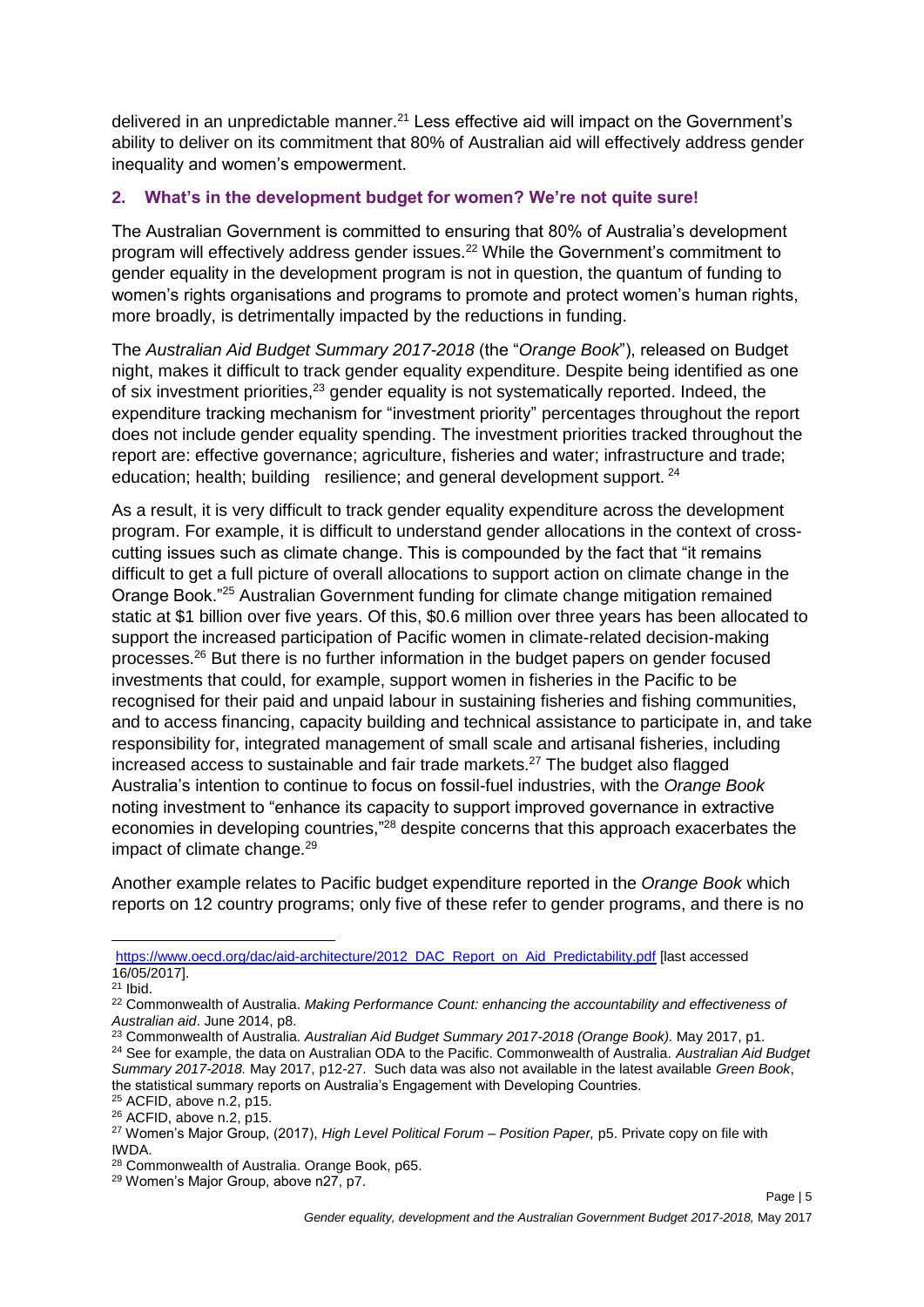information about how much is invested in these programs. Half of the South East and East Asian country programs refer to programming that addresses women, and five of seven South and West Asia country reports refer to programming that addresses women, however, again, there is no information on the amount of funding for these initiatives.

The lack of transparency and accountability is particularly perplexing as, for example, the OECD *Aid in Support of Gender Equality and Women's Empowerment Donor Charts* (for the period 2014-2015, which presents donor country reporting on the Gender Equality Gender Marker) shows Australian aid funding with a gender equality focus against country programs.<sup>30</sup> While it is not possible to cross-reference the *Orange Book* for 2017-2018 with the OECD Report (due to the different expenditure reporting periods<sup>31</sup>), the type of data available in the OECD report highlights by contrast the limitations of what is currently reported in the Budget. The *Orange Book* 2017-2018 summary of PNG funding makes note of no gender focused program or projects<sup>32</sup> and yet, on OECD DAC figures of 2014-2015 Papua New Guinea was reported as receiving the largest amount of gender equality focused aid (\$461 million), and the third highest percentage of gender equality focused aid in the expenditure that year  $(61\%)$ .<sup>33</sup>

The most recent *Performance of Australian Aid 2015-2016* ("*Performance Report 15-16*) reports against strategic targets for aid, including that 80% of investments, regardless of their objectives, effectively addressing gender issues in their implementation.

From information available publically, this appears to rely on qualitative assessments that the investment is meeting the target for gender. There is a lack of transparency around this qualitative assessment which makes it difficult to reconcile with other Government reporting. Regardless, the gender equality target is the only target not yet achieved (see below), though the *Performance Report 15-16* shows that "78% of aid investments were rated as satisfactorily addressing gender equality during their implementation."34

| <b>Target 1</b>  | Target 2         | Target 3                | <b>Target 4</b>   | Target 5            |
|------------------|------------------|-------------------------|-------------------|---------------------|
| <b>Promoting</b> | Engaging the     | <b>Reducing poverty</b> | <b>Empowering</b> | Focusing on the     |
| prosperity       | private sector   |                         | women and girls   | Indo-Pacific region |
| On track         | Achieved         | <b>Achieved</b>         | Not vet achieved  | Achieved            |
| Target 6         | Target 7         | Target 8                | Target 9          | Target 10           |
| Delivering on    | Working with the | Ensuring value for      | Increasing        | Combatting          |
| commitments      | most effective   | money                   | consolidation     | corruption          |
|                  | <b>partners</b>  |                         |                   |                     |
| Achieved         | Achieved         | Achieved                | Achieved          | Achieved            |

The *Performance Report 15-16* reviews the gender investment by priority area, with education peaking at 95% of the investments assessed as satisfactory or above and agriculture, fisheries and water well behind at 58% of investments being satisfactory.<sup>35</sup> The *Orange Book* information on agriculture, fisheries and water notes 11 focus areas for the

<https://www.iwda.org.au/assets/files/20160308-Womens-rights-organisations-and-Global-Goals-Policy-Brief.pdf> <sup>32</sup> Commonwealth of Australia. Orange Book, above n.23, p13.

-

Page | 6

<sup>30</sup> OECD (2016) *Aid in Support of Gender Equality and Women's Empowerment Donor Charts, Statistics based*  on DAC Members' reporting on the Gender Equality Policy Marker, 2014-2015 (2017), p4. Retrieved from: http://www.oecd.org/dac/stats/aidinsupportofgenderequalityandwomensempowerment.htm [Last accessed 25/5/2017]

<sup>&</sup>lt;sup>31</sup> IWDA has written elsewhere about the limitations of the OECD DAC Gender Marker. While IWDA continues to believe that OECD DAC gender reporting could be strengthened, it provides significantly more information and transparency than the Australian Government provides through Budget and performance reporting. IWDA. 2016. *Global Goals: Women's Rights Organisations and Movements*, policy brief, available at:

<sup>33</sup> OECD, above n.30, p4.

<sup>34</sup> Commonwealth of Australia. 2017. *Performance of Australian Aid,* above n35, p12.

<sup>35</sup> Commonwealth of Australia. 2017. *Performance of Australian Aid 2015-2016.* p13.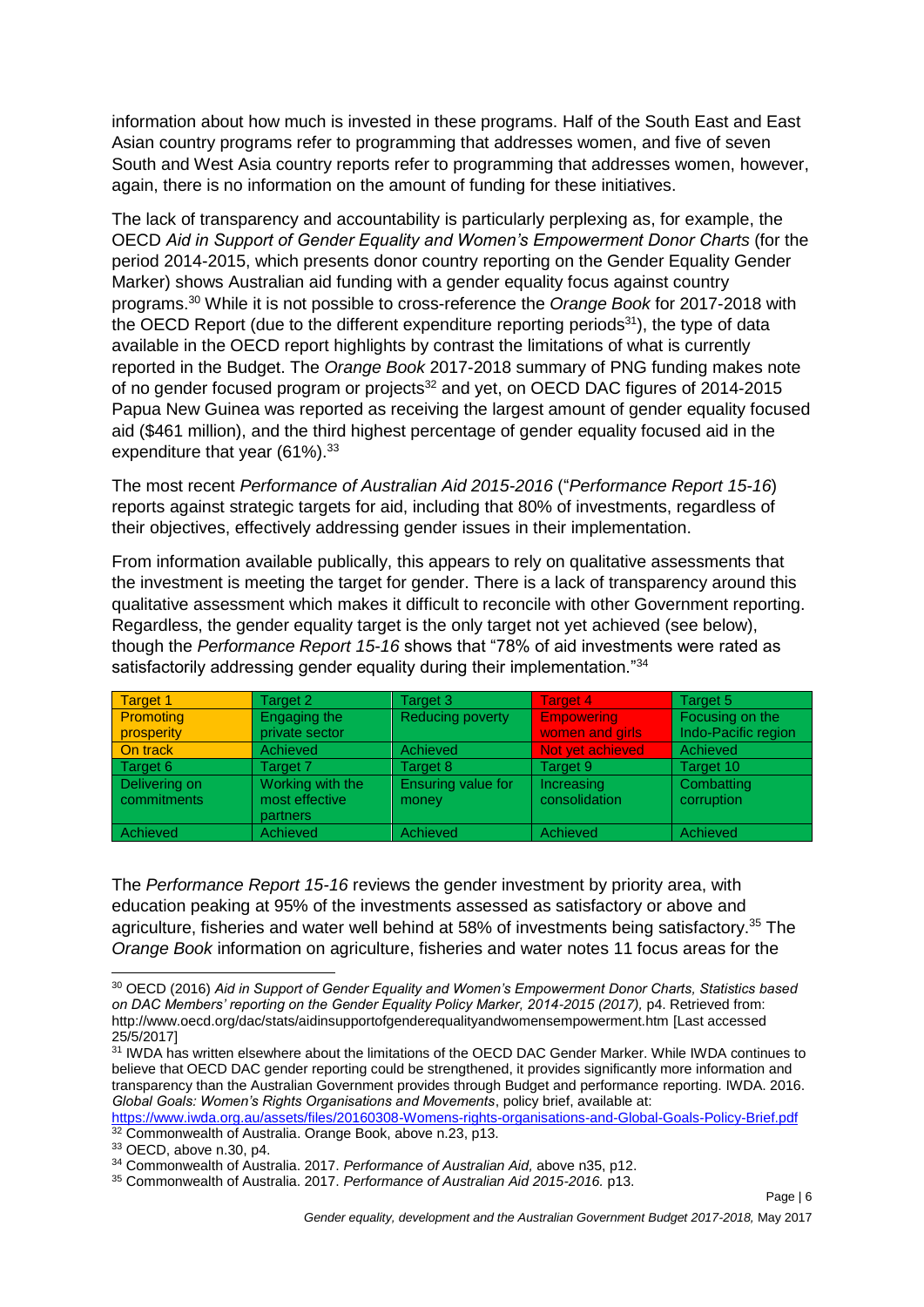2017-2018 period, only one of which flags women and girls as a focus of the work (on the provision of safe water, sanitation and hygiene services to the poorest communities) and which has no budget allocation reported against it.<sup>36</sup>

In our view the various reporting systems which should provide some insight into the gender spend within the Australian aid budget, and the effectiveness of this investment, lack transparency and consistent application. Given the Australian Government's *Gender equality and women's empowerment strategy* commits to tracking gender equality expenditure as a principle or significant expenditure through the DAC gender marker,<sup>37</sup> the Budget paper opaqueness is disappointing. <sup>38</sup>

Assessment of OECD DAC reporting reveals that the percentage of screened aid marked as addressing gender equality as a principal objective remains low and is actually marginally lower than 2012 levels (7.08% in 2012 and 6.54% in 2015). Similarly, Australian screened aid coded as supporting gender equality as a significant objective has decreased since 2012 (47.42% of screened aid in 2015 compared to 49.42 % in 2012 and 51.03% in 2014). IWDA has written elsewhere about the limitations of the OECD DAC Gender Marker. While IWDA continues to believe that OECD DAC gender reporting could be strengthened, it provides significantly more information and transparency than the Australian Government provides through Budget and performance reporting.



There are also appears to be a lack of consistency between reporting systems. For example, the Performance of Australian Aid 2014-15 report notes a proportion of aid projects which are coded under the OECD DAC system as not targeting gender equality (that is, gender equality was not identified as an objective of these projects) are then being assessed as effectively targeting gender equality in implementation. It is difficult to see how projects which are not explicitly identifying gender equality in their objectives are then qualitatively assessed as effectively addressing gender issues in implementation. This raises question

<sup>36</sup> Commonwealth of Australia. *Orange Book,* above n.23, p61.

<sup>37</sup> Commonwealth of Australia. 2017. *Gender equality and women's empowerment strategy.* p19-20.

<sup>38</sup> As part of their annual reporting to the OECD, DAC members are requested to indicate for each individual aid activity whether gender equality is one of its policy objectives. An activity can be classified as targeting gender equality as a principal objective, a significant objective or as not targeting gender equality. Principal means gender equality was an explicit objective of the activity and fundamental in its designSignificant means gender equality was an important, but secondary objective of the activity. Not targeted means that the activity was screened for promoting gender equality, but was found to not be targeted to it.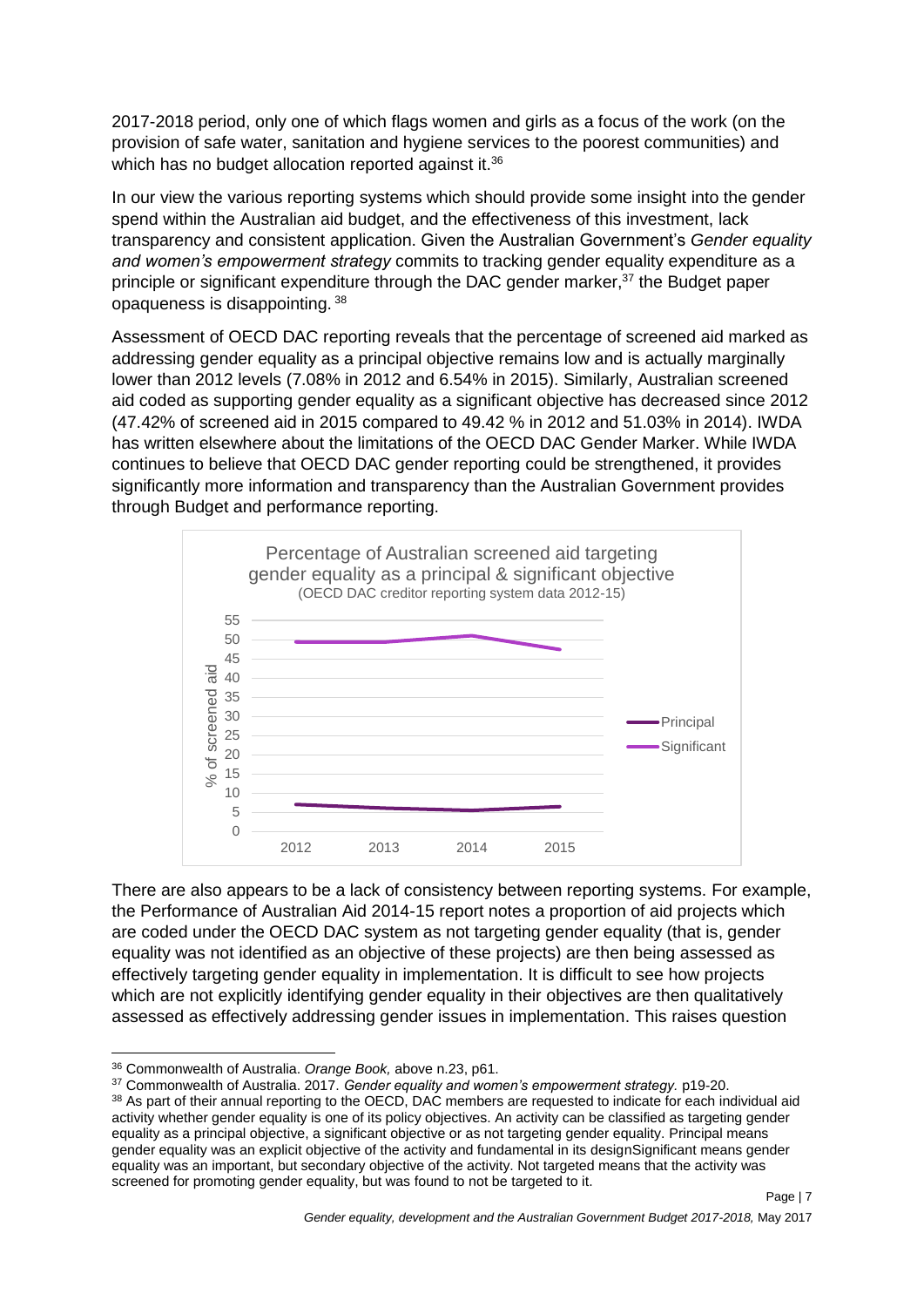around the criteria used for making this qualitative assessment and also the consistency of the application of the OECD DAC marker.

## **Women's rights organisations need better funding and it's not clear that this budget delivered**

Despite their proven record of achieving change for women's rights and gender equality.<sup>39</sup> women's rights organisations and networks remain under-resourced and women's rights organisations in the Pacific face particular challenges accessing funding.<sup>40</sup> The OECD DAC reporting system tracks aid in support of women's equality organisations and institutions through a 'purpose code' used in annual reporting on aid activities. This code helps to track donors' support to women's organisations and ministries. Although the proportion of aid against this code has increased since 2012 (0.6%), it is still only 2.06% of sector allocable aid. This low level of funding to women's rights organisations is counterproductive. The Government continues to reaffirm its commitment to gender equality, while simultaneously constraining its ability to achieve it.

ACFID has previously recommended that a benchmark be established to ensure 5 per cent of funding within country and regional programs support local women's organisations.<sup>41</sup> The 2015 inquiry of the Joint Standing Committee on Foreign Affairs, Defence and Trade into *The Human rights issues confronting women and girls in the Indian Ocean - Asia Pacific region* also recommended the Government "focus its investments on programs that directly build local capacity through supporting local women's organisations" and lift the percentage of development assistance primarily focused on women and girls to at least 8-10% in the next five years, including through long-term investments. <sup>42</sup> While the Government welcomed the recommendation it was unable to commit to the timeframes proposed. However, it flagged the Gender Equality Fund as part of its response to the recommendation.<sup>43</sup>

The Gender Equality Fund allocation for 2017-2018 is reported as stable at \$55M, though this means there is no CPI on the Fund. The Gender Equality Fund is a valuable initiative, and sustaining it in the context of significant cuts to the overall aid budget is a significant achievement. However, there is a lack of publically available information on the projects/programs supported through the fund, which makes it difficult to determine what funding remains to support new initiatives.<sup>44</sup>

#### **The impact of overall cuts to aid affects the money available for family planning**

Within the context of US Government announcements that funding to the United Nations and sexual and reproductive health and rights (SRHR) will be cut, specifically the zeroing out of the US funding contribution to the United Nations Population Fund (UNFPA), the budget

<sup>41</sup> ACFID. 2017. *Pre-Budget Submission*Retrieved from:

<sup>39</sup> OECD. 2016. *Donor support to southern women's rights organisations: OECD findings,* pp5-6. Retrieved from: <http://www.oecd.org/dac/gender-development/donor-support-to-southern-women-s-rights-organisations.htm> Last accessed 25/5/2017.

<sup>40</sup> Analysis in 2015 of AWID's Feminist Donor database, which identifies funders for women's rights organisations, reported that 80% of donors were located in North America and Europe and only 6% gave to countries in the Pacific. Retrieved from: [https://www.awid.org/resources/feminist-donor-list-who-can-fund-my](https://www.awid.org/resources/feminist-donor-list-who-can-fund-my-womens-rights-organizing)[womens-rights-organizing L](https://www.awid.org/resources/feminist-donor-list-who-can-fund-my-womens-rights-organizing)ast accessed 25/5/2017.

<https://acfid.asn.au/sites/site.acfid/files/ACFID%20Budget%20Submission%202017.pdf> Last accessed 25/5/2017.

<sup>42</sup> Joint Standing Committee on Foreign Affairs, Defence and Trade. 2015. *Empowering women and girls. The human rights issues confronting women and girls in the Indian Ocean–Asia Pacific region*Available online: [http://www.aph.gov.au/Parliamentary\\_Business/Committees/Joint/Foreign\\_Affairs\\_Defence\\_and\\_Trade/Human\\_](http://www.aph.gov.au/Parliamentary_Business/Committees/Joint/Foreign_Affairs_Defence_and_Trade/Human_Rights/Report) [Rights/Report](http://www.aph.gov.au/Parliamentary_Business/Committees/Joint/Foreign_Affairs_Defence_and_Trade/Human_Rights/Report)

<sup>43</sup> JSCFADT, *Empowering women and girls*, above n42, p26.

<sup>44</sup> See the detailed analysis in NFAW, above n1, p90.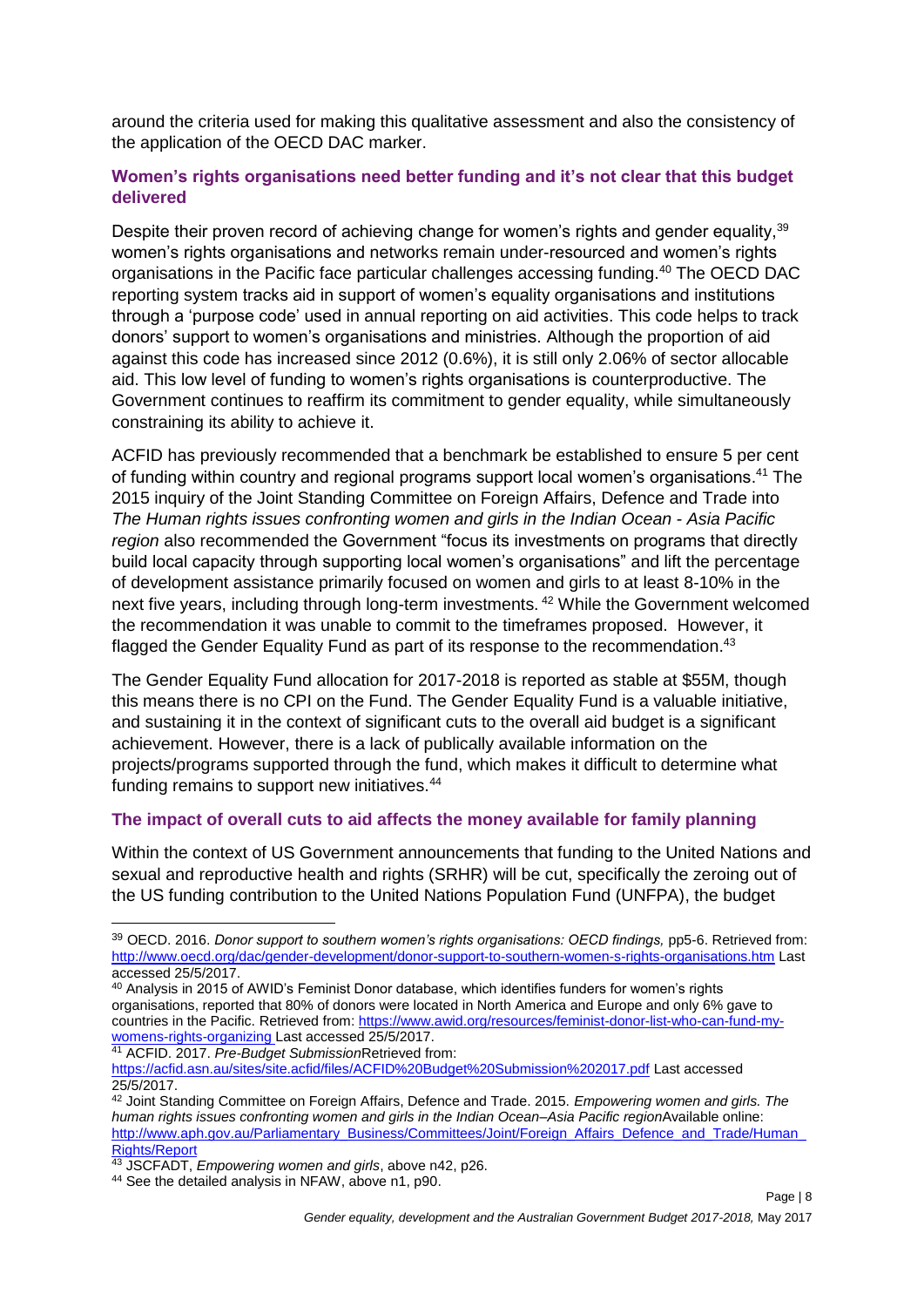confirms Australia's ongoing commitment to both UN Women (stable at \$7.8 million, down from \$8.2 million in 2014-2015<sup>45</sup>) and UNFPA (stable at \$9.2 million, down from \$15.4 million in 2014-2015<sup>46</sup>).

Additionally, the budget confirms the \$9.5 million allocation (over two years, 2017-2019) to the Sexual and Reproductive Health Program in Crisis and Post Crisis Settings (SPRINT) program.<sup>47</sup> However, this is offset by the cuts to SRHR funding arising as a result of the overall aid budget cuts, which from 2013-2014 to 2014—2015 saw the proportion of funding for family planning decline from 0.9% of total expenditure to 0.7%.<sup>48</sup>

In response to the US Government's reinstatement of the Global Gag Rule, banning financial support to foreign organisations that provide access to safe abortion or information about abortion, the Dutch Government launched 'She Decides" a new global initiative on sexual health and family planning.<sup>49</sup> While the Australian Government attended the "She Decides" Conference (co-organised by the Governments of the Netherlands, Belgium, Sweden and Denmark) Senate Estimates responses indicated that "the Government has no current plan to contribute to the 'She Decides' initiative."<sup>50</sup>

# **Lack of funds for implementation of SDGs**

Disappointingly, the development budget did not include any announcements to facilitate stronger coordination of Australia's implementation of the Sustainable Development Goals – in general, or specifically in the context of gender equality. While the *Orange Book* included a limited effort to track Australian aid against the Sustainable Development Goals (against investment priorities and cross-regional programs) the recognition of gender as critical to achievement of all Goals was largely absent.<sup>51</sup>

## **More funding for for-profit organisations and less for not for-profits**

The Australian Government has committed to increasing collaboration with the private sector to "create sustainable solutions to development challenges in our region."<sup>52</sup> The budget papers do not provide details on this investment. However, the recently released *Performance of Australian Aid 2015-2016* shows that 20% of the Australian aid budget is now channelled through for-profit suppliers,<sup>53</sup> up from 19% the previous year.<sup>54</sup> In the same period, funding to NGOs dropped from 14% to 11%.<sup>55</sup> The Australian NGO Cooperation Program (ANCP) is down in real terms in this Budget, with funding increasing below inflation.<sup>56</sup> This is despite the fact that the Australian Government's independent Office for Development Effectiveness (ODE) "evaluated the ANCP and found that, that while the

Page | 9

<sup>-</sup><sup>45</sup> Commonwealth of Australia. 2013*. 2014-15 Budget Papers*, Retrieved from[: http://dfat.gov.au/about](http://dfat.gov.au/about-us/corporate/portfolio-budget-statements/Pages/budget-highlights-2014-15.aspx#pbs)[us/corporate/portfolio-budget-statements/Pages/budget-highlights-2014-15.aspx#pbs](http://dfat.gov.au/about-us/corporate/portfolio-budget-statements/Pages/budget-highlights-2014-15.aspx#pbs) [last accessed 25/5/2017].  $46$  Ibid.

<sup>47</sup>Commonwealth of Australia. *Orange Book,* above n.23, p 75.

<sup>48</sup> Marie Stopes International. 2017. *Australian Foreign Policy White Paper 2017 Submission*, p3.

<sup>49</sup> <https://www.shedecides.com/the-initiative.html>

<sup>50</sup> Senate Estimates Foreign Affairs, Defence and Trade, Additional Estimates 2016-2017, 2 March 2017, Questions on Notice/Senator Eric Abetz, p4.

<sup>51</sup> As noted earlier, it is difficult to accurately assess the integration of gender as a cross-cutting theme. The challenge is amplified in relation to the Global Goals because the Orange Book does not explicitly map how the development program relates to the Global Goals.

<sup>52</sup>Commonwealth of Australia. *Orange Book,* above n.23, p1.

<sup>53</sup>Commonwealth of Australia. 2017. *Performance of Australian Aid,* above n35, p17. <sup>54</sup> Ibid.

<sup>55</sup> Commonwealth of Australia. 2017. *Performance of Australian Aid,* above n35, p17.

<sup>56</sup>ACFID, above n.2, p12.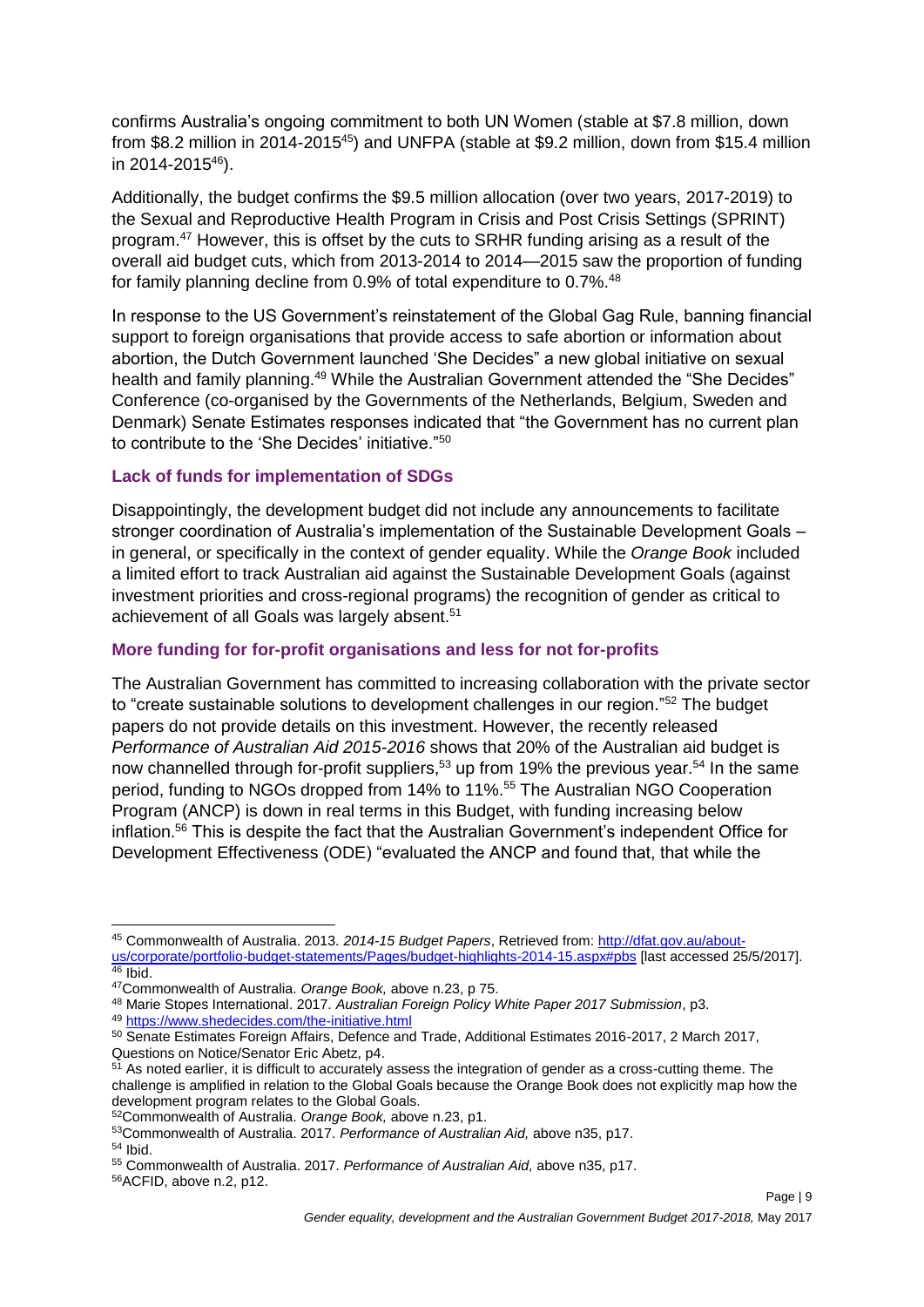ANCP makes up around 2.7% of the total aid budget, it accounts for around 18% of outputs reported by DFAT in their aggregate results."<sup>57</sup>

## **A potential challenge for working parents posted overseas**

The NFAW analysis we contributed to noted a less discussed aspect of the budget, identified by Alex Oliver in *the Interpreter*. This budget contained savings from changes to overseas allowances for Australian Government employees, which the budget papers aligned solely to DFAT. Oliver suggests that costs such as childcare and family reunion could be affected and asks what impact "such measures will have on DFAT's *Women in Leadership Strategy* that is seeking to, among other things, increase the number of women in senior leadership roles and heads of missions?"<sup>58</sup>

#### **Loss of funding for intergovernmental engagement**

From a women's rights perspective, the loss of development funding from other government departments (down from \$329.1 million in 2015-2016<sup>59</sup> to \$236 million in 2017-2018<sup>60</sup>) has also had an impact in our region. In previous years, Australian Government funding has supported the participation of Pacific women at the UN Commission on the Status of Women. Funding was not available this year, and the Pacific governments were conspicuously absent from the CSW.

## **3. How can the Australian budget do better on gender equality?**

Commitments matter, but to be meaningful they need to connect to action. Resourcing is a key link – and not just in relation to aid. What is spent, where and on what tells us about priorities. These priorities are shaped by *how* the Budget is developed and the analysis that informs it.

IWDA has long been an advocate of Gender Responsive budgeting. And governments around the world know this is a smart thing to do – the Global Goals include a target for the proportion of countries who have introduced gender responsive budgeting.<sup>61</sup>

Currently the Budget doesn't give us a clear picture of how the billions of dollars of taxing and spending affect women and men. IWDA, along with many other advocates $^{62}$ , is calling for a more transparent and effective budgeting process and a commitment to gender responsive budgeting.

Australia was once a leader in analysing how budgets affect women. In the 1990s, the Australian Government published a *Women's Budget Statement*, a formal Budget document, over 300 pages long, highlighting how the policies and programs of each portfolio would impact women and girls. By the end of the nineties it was a slimmer volume, more PR less detail. It slipped to being published after Budget night, with the Office for Women analysing

<sup>57</sup> Ibid.

<sup>58</sup> NFAW, above n1, p90.

<sup>59</sup>Commonwealth of Australia. 2017. *Performance of Australian Aid,* above n35, p61.

<sup>60</sup>Ibid. p89.

<sup>&</sup>lt;sup>61</sup> Indicator 5.c.1 Proportion of countries with systems to track and make public allocations for gender equality and women's empowerment.

<sup>62</sup> See for example[, https://www.escr-net.org/news/2017/actionaid-report-how-taxes-affect-gender-equality;](https://www.escr-net.org/news/2017/actionaid-report-how-taxes-affect-gender-equality) [http://theconversation.com/gender-neutral-policies-are-a-myth-why-we-need-a-womens-budget-55231;](http://theconversation.com/gender-neutral-policies-are-a-myth-why-we-need-a-womens-budget-55231)

[http://www.unwomen.org/en/digital-library/publications/2010/1/introduction-to-gender-responsive-budgeting-and](http://www.unwomen.org/en/digital-library/publications/2010/1/introduction-to-gender-responsive-budgeting-and-aid-effectiveness)[aid-effectiveness;](http://www.unwomen.org/en/digital-library/publications/2010/1/introduction-to-gender-responsive-budgeting-and-aid-effectiveness) [http://thecommonwealth.org/agv/closing-gender-gap;](http://thecommonwealth.org/agv/closing-gender-gap) [https://www.imf.org/en/News/Articles/2016/09/22/PR16420-Lagarde-Announces-Specific-Actions-on-Womens-](https://www.imf.org/en/News/Articles/2016/09/22/PR16420-Lagarde-Announces-Specific-Actions-on-Womens-Economic-Empowerment)

[Economic-Empowerment;](https://www.imf.org/en/News/Articles/2016/09/22/PR16420-Lagarde-Announces-Specific-Actions-on-Womens-Economic-Empowerment) [https://www.economist.com/news/finance-and-economics/21717404-designing-fiscal](https://www.economist.com/news/finance-and-economics/21717404-designing-fiscal-policies-support-gender-equality-good-growth-why)[policies-support-gender-equality-good-growth-why](https://www.economist.com/news/finance-and-economics/21717404-designing-fiscal-policies-support-gender-equality-good-growth-why)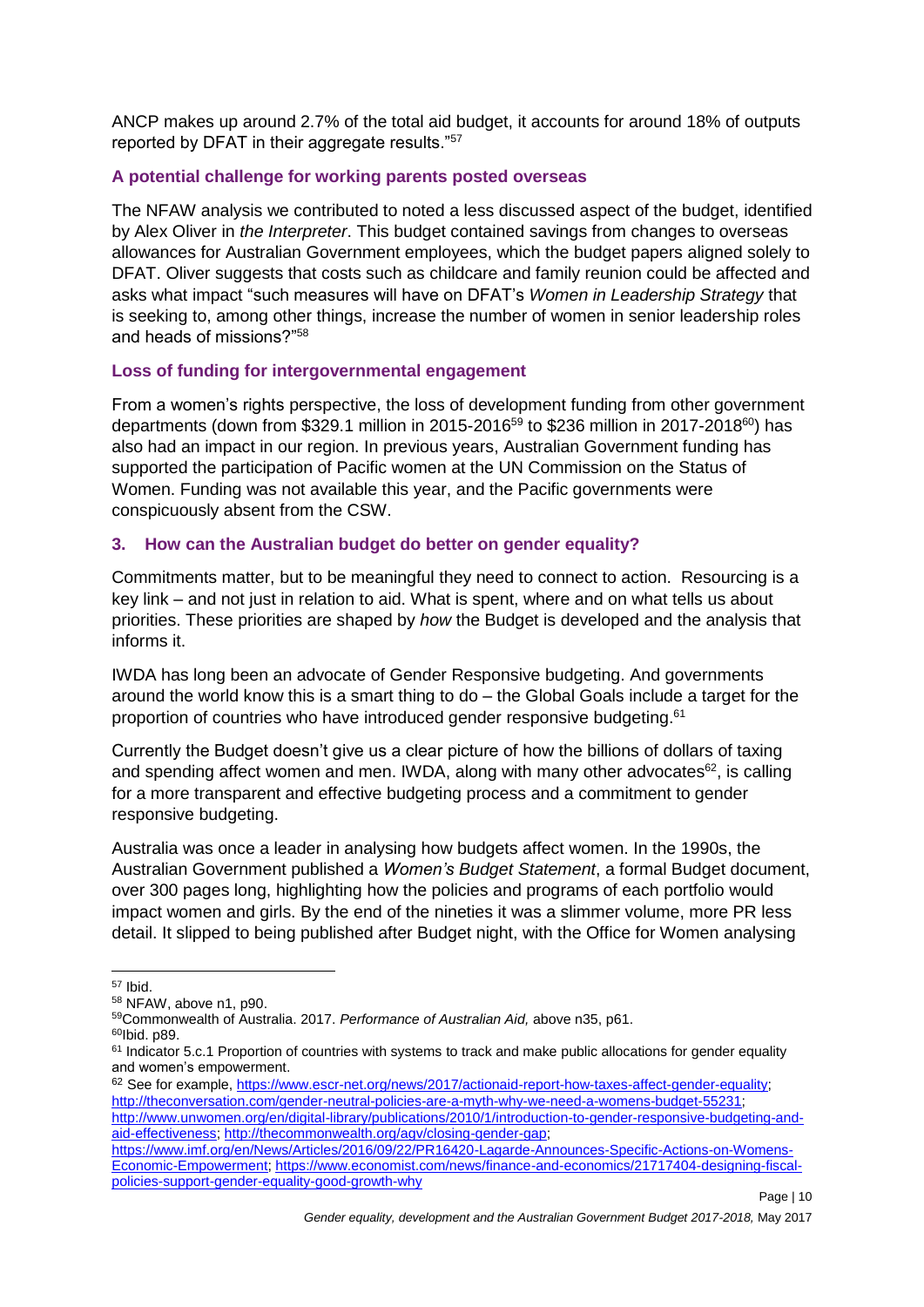Government spending decisions after the fact. 2013 was the last time the Government published any *gender budget analysis.* The Abbot-Hockey Budget of 2014 saw savage cuts, including to information. Civil society responded, with the National Foundation for Women stepping in to coordinate a "gender lens" report on the Budget, with contributions from academics and civil society, including IWDA.<sup>63</sup>

Analysing budgets for their gender impacts makes it possible to adjust policy and planning so that national spending *as a whole* advances gender equality, something all Australian Governments have committed to. Publishing this analysis promotes transparency and accountability. Organisations like IWDA can do their own assessments, informed by proper numbers. Together, these enable the community to see how public policy and expenditure will affect the status of women.

Gender responsive budgeting, which this year's Budget failed to incorporate, is widely considered best practice and is implemented across a range of other OECD countries  $64$ , and by the State Government in Victoria.<sup>65</sup>

Women and men in their diversity have different interests and needs, roles and responsibilities, and take on different economic and social roles over their lifetime. Being blind to these differences, and the different impacts that policy and programming may have, is foolish – and completely avoidable. Lack of data about the gender impacts of tax and spending makes it harder for women's organisations to effectively scrutinise the budget. This means we are all less informed about how the Budget is likely to impact us, those we care about, our communities.

Within the context of Australia's development assistance realignment of the Orange Book and Green Book to ensure that the Green Book is released prior to the budget is critical. A gender responsive budgeting framework would also resolve the limitations of the current Orange Book, which is opaque on how the budget will deliver the commitment that 80% of Australian aid will effectively address gender inequality. Gender responsive budgeting would also facilitate the achievement of DFAT's *Gender equality and women's empowerment strategy*, bolstering initiatives to integrate gender equality principles across not just Australia's aid but also its foreign affairs, defence and trade.<sup>66</sup>

In IWDA's view there are no gender neutral budgets, only gender ignorant ones. We are calling for a return to routine gender analysis as part of developing the Budget, tracking gender equality expenditure and outcomes across the whole of government and publishing the results. This will allow us to see how our processes and decisions will impact diverse women and men in Australia, the region and the world– and what can be done to accelerate progress towards gender equality.

## **4. What needs to change?**

This gap between policy commitments on the one hand, and the action and resourcing necessary to achieve them is particularly disappointing as the Australian Government works on its White Paper on Foreign Policy. As ACFID notes in its budget analysis, "situating Australian aid as an equal partner with Australia's diplomacy and trade would be an

- <https://www.oecd.org/gender/Gender-Budgeting-in-OECD-countries.pdf> <sup>65</sup> Victoria Government. 2017. *Gender Equality Budget Statement*. Retrieved from:
- <https://www.budget.vic.gov.au/priority/gender-equality-budget-statement>

<sup>63</sup> <http://www.nfaw.org/?s=gender+lens>

<sup>64</sup> R. Downes et al. 2017. *Gender budgeting in OECD countries*, Retrieved from:

<sup>&</sup>lt;sup>66</sup>See also IWDA. 2017. Australian Foreign Policy White Paper Submission, above n18. p 18, Recommendation 46.